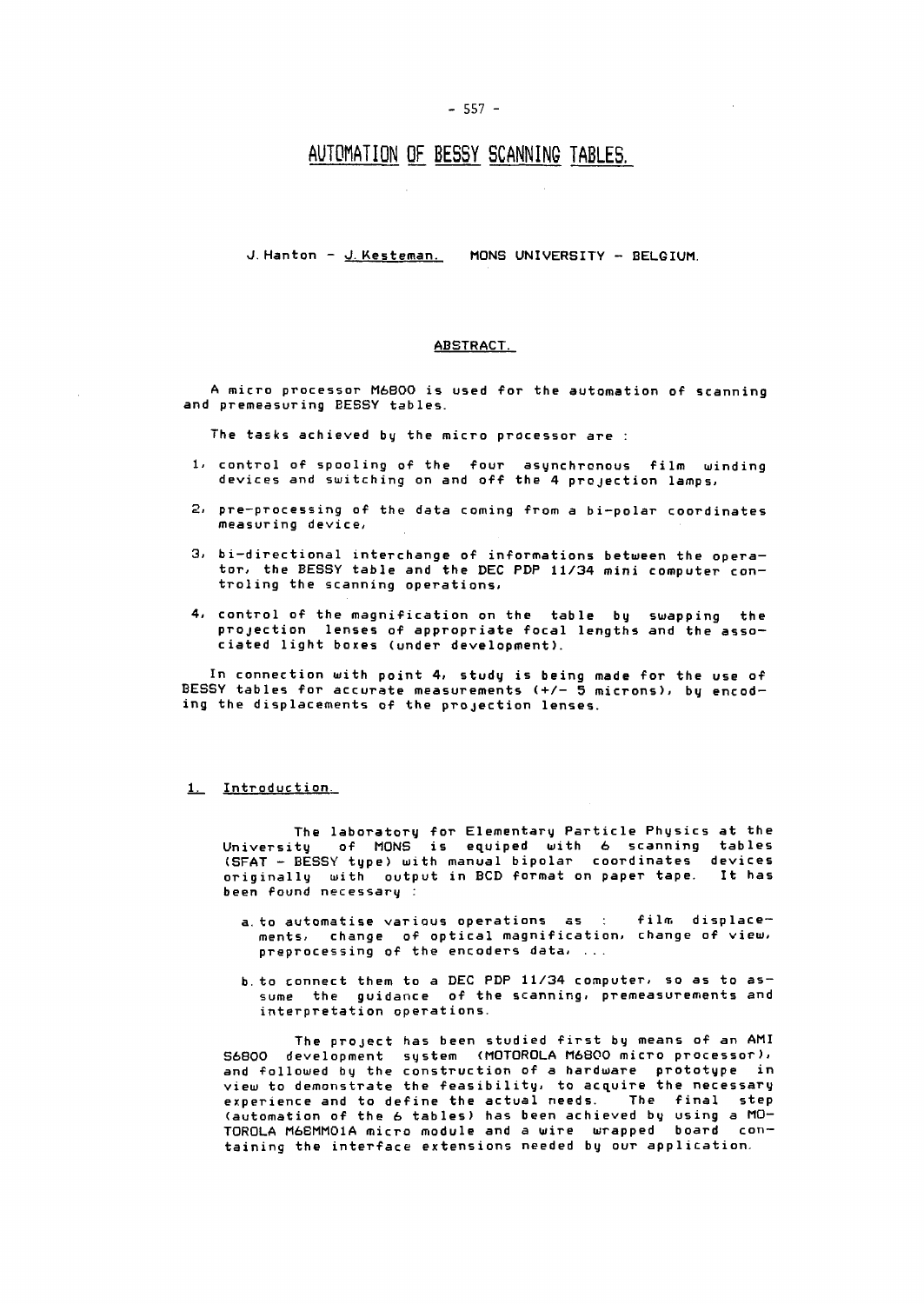**BESSY tables** 

- **1. Pro lectors : each table is equiped ujith 4 film winding arid projection devices. Manual operations are initiated** b y **a keyboard with predefined functions continuous spooling,**  advance frame by frame or by 1/5 th of a frame, .... These **operations are then executed by the associated electronics and the pictures displacements are monitored** b y **4 photo cells sensing the cabstans rotations <5 pulses per turn corresponding to a picture length of 95 mm).**
- **2.Coordinatometers : the coordinatometer consists of two rotating encoders located at two fixed poles and connected by thin wires to a reference cross which can be moved to any point of the projected frame on the table. The distance between this point and each pole is measured in 1/10 th of mm increments. The encoders data are transfered to bidirectional countersi allowing a digital display of the coordinates.**
- **Simp le automation procedure.**
- **. Projectors : the simplest and fastest solution of the problem is to replace the manual keyboard by a micro processor equiped with an interactive device (.video display unit), with the advantage that the positioning of the film to any preset frame is easily feasible. In that case, the micro processor computes the number of frames to be spooled, the spooling direction and then simulates the commands corrsponding to the manual keyboard. By counting the pulses coming from the photo cells, the processor knows the actual position of each roll and stops the winding motors when the desired pictures are correctly positionned.**
- **Coordinatometers : their connections to the DEC PDP 11/34 mini computer is achieved by adding 3 parallel interfaces (PIA M6820) to the micro processor used for the control of the projectors. These parallel interfaces allow a non multiplexed entry of the bipolar coordinates (5 BCD digits each), the view and slice number and also the validation of the data**  (foot pedal). A serial interface (ACIA M6850) is used for **the connection of the micro processor to the PDP 11/34 DL11 serial controller by a passive 20 mA current loop at 4800 bauds.**
- **The scanning instruc tions are coded in an interactive program and the operator introduces through the keyboard the sanning informations as these instructions appear on the VDU screen. The same interactive VDU is used for the scanning and the control of the projectors, some special characters allowing the switching from the conversational mode to the projector command operations.**
- **4.** Mini-micro computers network.

**Figure 1 presents a diagram of the mini and micro computers network used for the analysis of high energy events and for software development (technical description of the material is given in the appendix).** 

**l.The micro computer used for the connection between the PDP 11/34 and the BESSY table (described in chapter 3) is presented in figure 2.**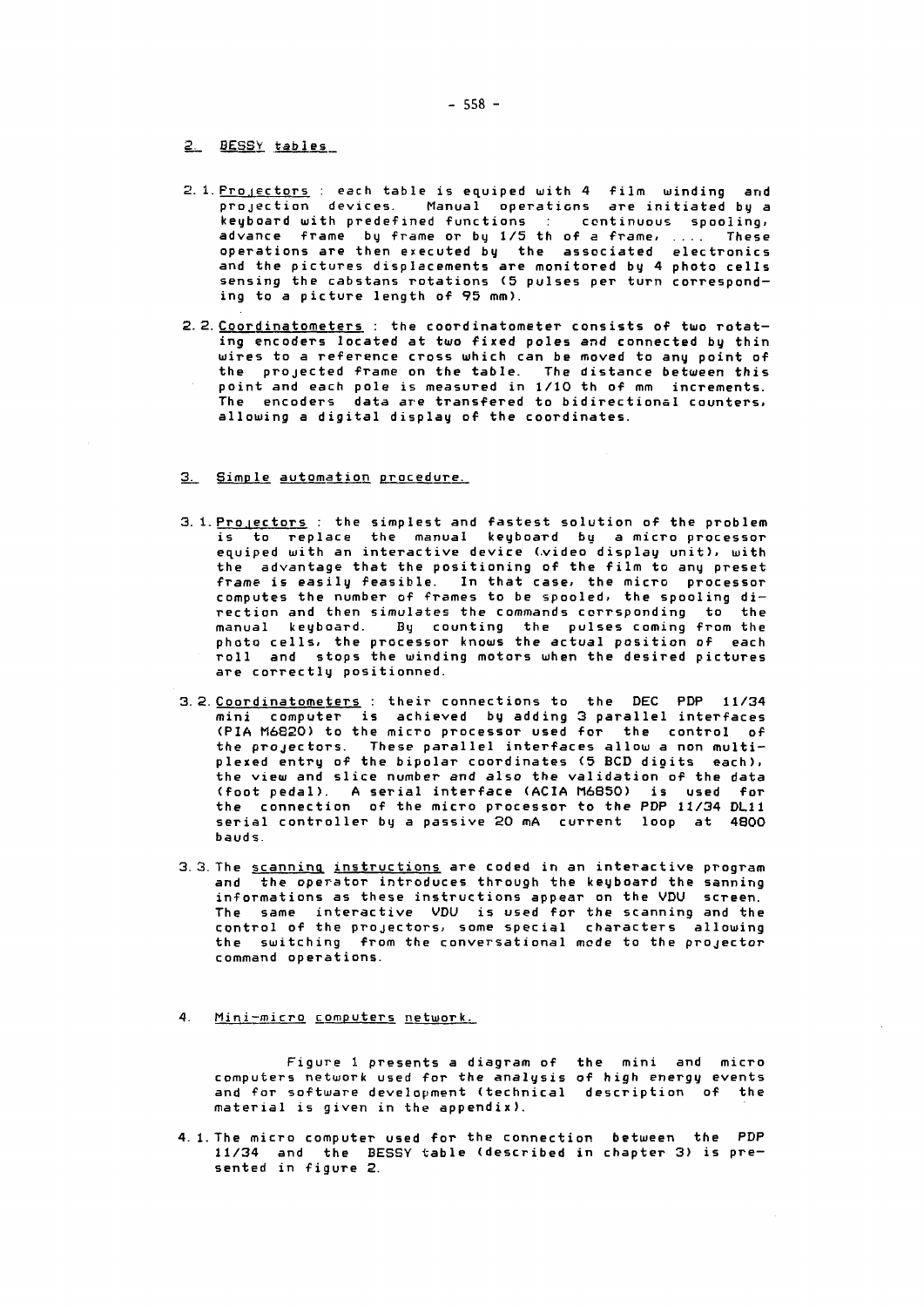- 4. 2. The AMI development micro system, used in the first step, is now reserved for the control of the mini computers PDP 11/34 and PDP 11/40. Moreover it is used for the burning in of EPROM memories according to the following operations : the MOTOROLA software is developped on the PDP 11/34 using a cross assembler (written in the lab) and the object versions are transferred into the RAM of the development system, and then in the PROM programmer.
- 4. 3. The new development device is used for the study and the setting up of new projects, for example : the control of coded displacements of projection lenses and graphic applications.
- 5. Conclusions.

The use of micro processor modules has thus enabled us to automatise very easily the scanning and premeasuring devices in use in our lab and this at a relatively low price. Such a solution offers so an economical alternative to the use of more elaborated systems, with of course the necessity to develop the corresponding software (generally in assembler language) .

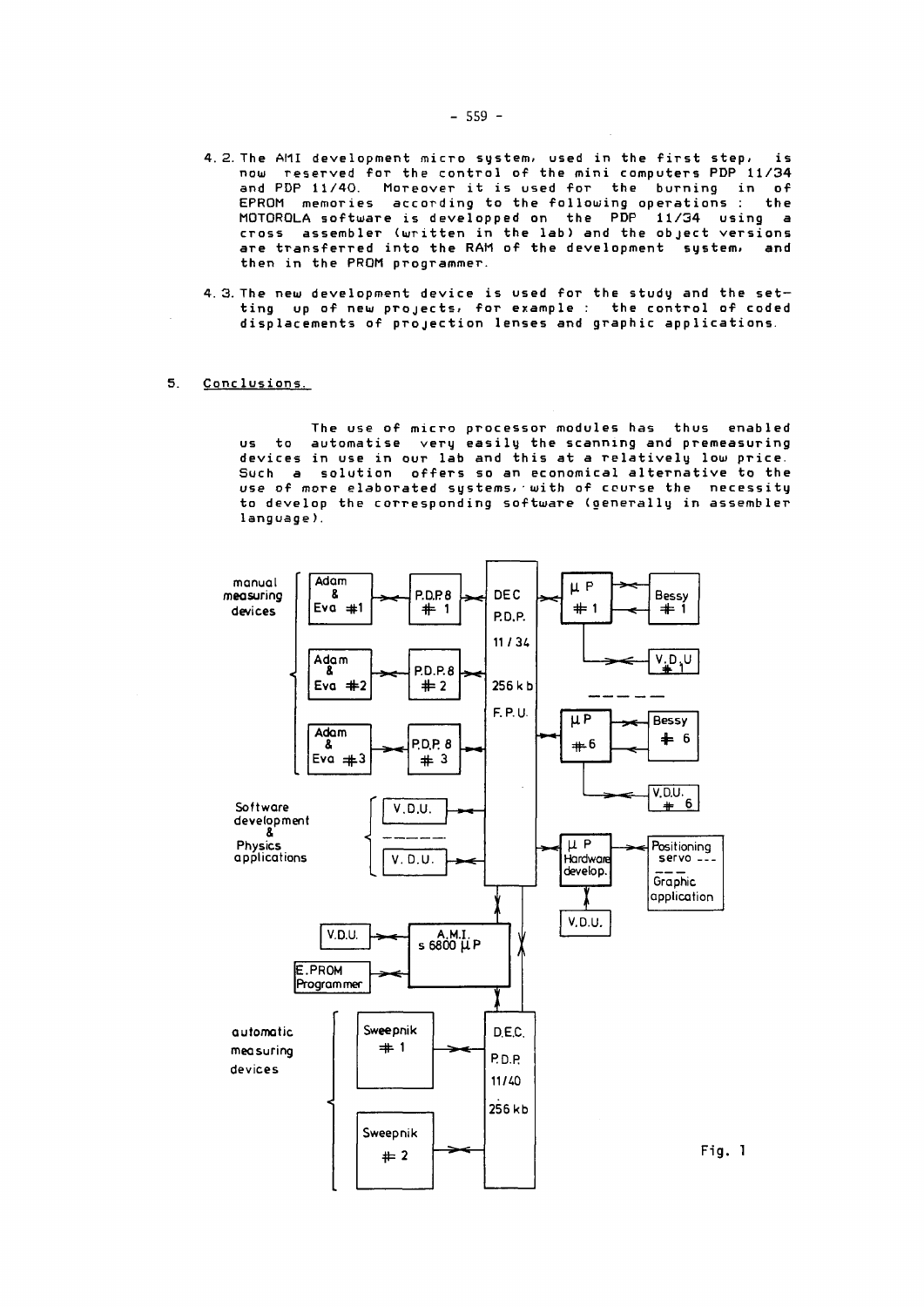

Fig. 2

 $\overline{\phantom{a}}$